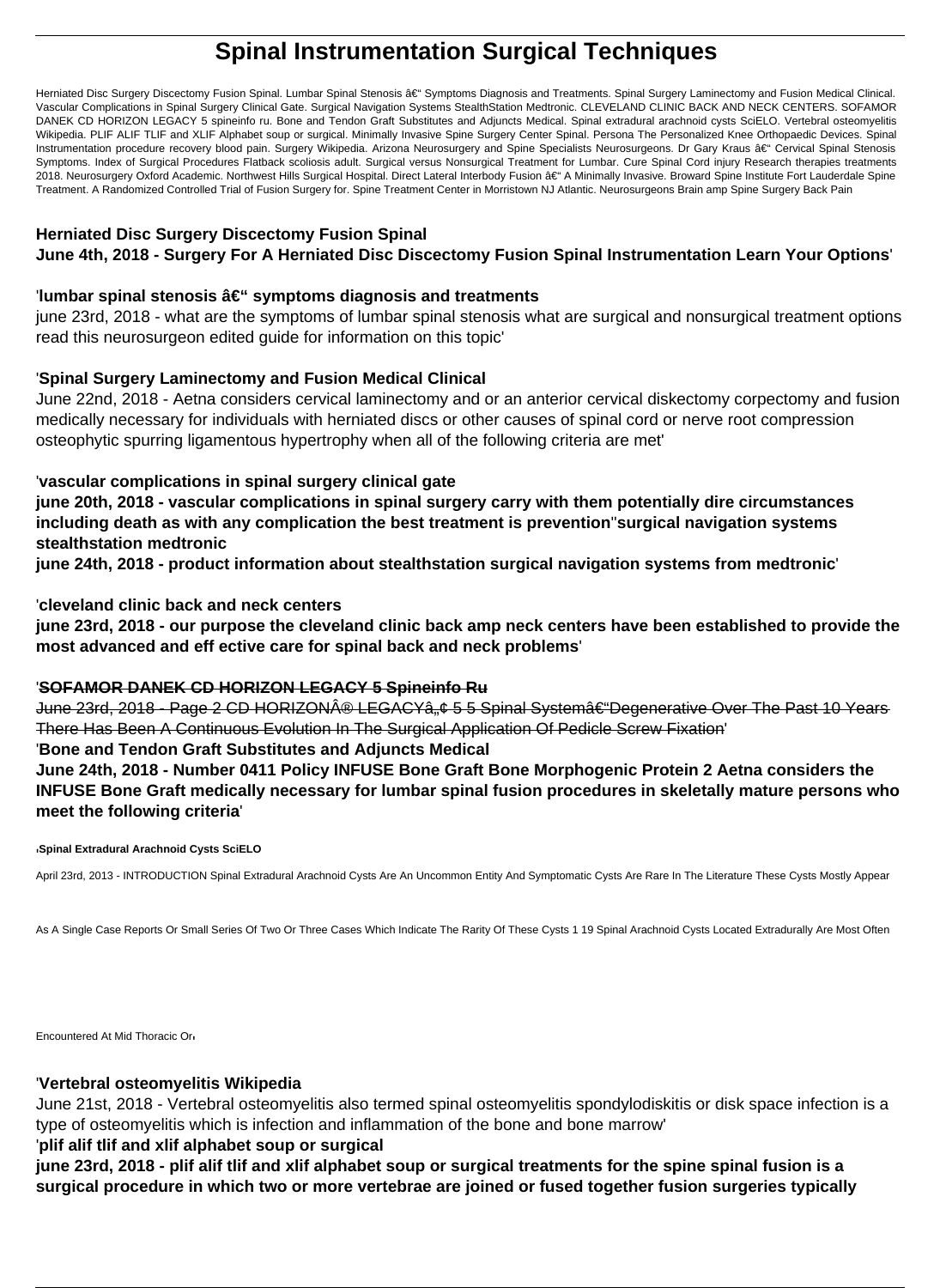# **require the use of bone graft to facilit**'

# '**minimally invasive spine surgery center spinal**

march 26th, 2018 - spine surgery has advanced dramatically with the technology surrounding minimally invasive surgical mis techniques surgical materials nerve monitoring and computer aided navigation have improved significantly recently with these techniques the risks recovery time and surgical complications' '**Persona The Personalized Knee Orthopaedic Devices**

June 24th, 2018 - 5 Persona The Personalized Knee Surgical Technique The 25 mm female hex screws and 25 mm male hex driver should not be used in cortical bone

#### '**Spinal Instrumentation procedure recovery blood pain**

August 29th, 2008 - Spinal instrumentation is used to treat instability and deformity of the spine Instability occurs when the spine no longer maintains its normal shape during

movement Such instability results in nerve damage spinal deformities and disabling pain Scoliosis scoliosis is a side to side spinal''**Surgery Wikipedia** June 23rd, 2018 - Surgery from the Greek ·ÎµÎ<sup>1</sup>ΕοΠΕÎ<sup>3</sup>Î<sup>1</sup>κή cheirourgik" composed of ·ÎµÎ<sup>−</sup>Ε hand and á¼ "ΕÎ<sup>3</sup>ν work via Latin chirurgiae meaning hand work is a medical specialty that uses operative manual and instrumental techniques on a patient to investigate or treat a pathological condition such as a disease or injury to help''**Arizona**

### **Neurosurgery and Spine Specialists Neurosurgeons**

June 24th, 2018 - Specialize in the latest brain and spine surgery techniques Our experienced talented team of neurosurgeons offers state of the art medical care personal contact from consultation through recovery and peace of mind for patients and their families"DR GARY KRAUS – CERVICAL SPINAL STENOSIS SYMPTOMS JUNE 23RD, 2018 - LEARN THE SYMPTOMS OF CERVICAL SPINAL STENOSIS A COMMON CAUSE OF NECK PAIN ESPECIALLY IN ADULTS 50 YEARS OF AGE OR OLDER''**index of surgical procedures flatback scoliosis adult**

june 22nd, 2018 - orthospine offers educational information from spinal experts about flatback scoliosis adult scoliosis spinal stenosis revision spine surgery and more to keep you informed'

### '**surgical versus nonsurgical treatment for lumbar**

**june 20th, 2018 - management of degenerative spondylolisthesis with spinal stenosis is controversial surgery is widely used but its effectiveness in comparison with that of nonsurgical treatment has not been** demonstrated in controlled trials surgical candidates from 13 centers in 11 u s states who had at least 12"<sub>CURE</sub> **SPINAL CORD INJURY RESEARCH THERAPIES TREATMENTS 2018**

JUNE 24TH, 2018 - CURE SPINAL CORD INJURY RESEARCH THERAPIES TREATMENTS 2018 SEE OUR LATEST OVERVIEW OF THERAPIES IN CLINICAL STATUS

HUMAN TRIALS OR PRE CLINICAL STATUS ANIMAL TRIAL''**Neurosurgery Oxford Academic**

June 24th, 2018 - Neurosurgery the official journal of the Congress of Neurological Surgeons publishes research on clinical and experimental neurosurgery covering the very lates'

# '**Northwest Hills Surgical Hospital**

**June 22nd, 2018 - Northwest Hills Surgical Hospital in Austin Texas includes orthopedic surgeons knee surgeons hip replacement surgeons gastric bypass bariatric surgeons eye surgeons podiatrist general surgeons and non surgical back care specialists including physical medicine and therapists**' 'direct lateral interbody fusion â€<sup>"</sup> a minimally invasive

june 21st, 2018 - approved irn10389 1 1 04 direct lateral interbody fusion  $\hat{a}\epsilon$ " a minimally invasive approach to spinal stabilization because it involves accessing the spine through the patienta  $\epsilon^{m}$ s side the direct lateral

#### '**Broward Spine Institute Fort Lauderdale Spine Treatment**

June 22nd, 2018 - Fort Lauderdale Spine Treatment At The Broward Spine Institute We Work Closely With Doctors Physical Therapists And Specialists In Pain Managementri

# '**A Randomized Controlled Trial of Fusion Surgery for**

April 25th, 2016 - BackgroundThe efficacy of fusion surgery in addition to decompression surgery in patients who have lumbar spinal stenosis with or without degenerative spondylolisthesis has not been substantiated in controlled trials' '**Spine Treatment Center In Morristown NJ Atlantic**

**June 22nd, 2018 - The Spine Center At Atlantic NeuroSurgical Specialists In Morristown NJ Is A Uniquely Specialized Surgical Sub Practice Wholly Devoted To The Treatment Of Lumbar Spine Conditions And To Advancing The Threshold Of Possibility For Healing Through Innovation In Lumbar Surgical Techniques**'

#### '**NEUROSURGEONS BRAIN AMP SPINE SURGERY BACK PAIN**

JUNE 24TH, 2018 - BNA BNA S NEUROSURGEONS OFFER ADVANCED SURGICAL TECHNIQUES THAT TREAT